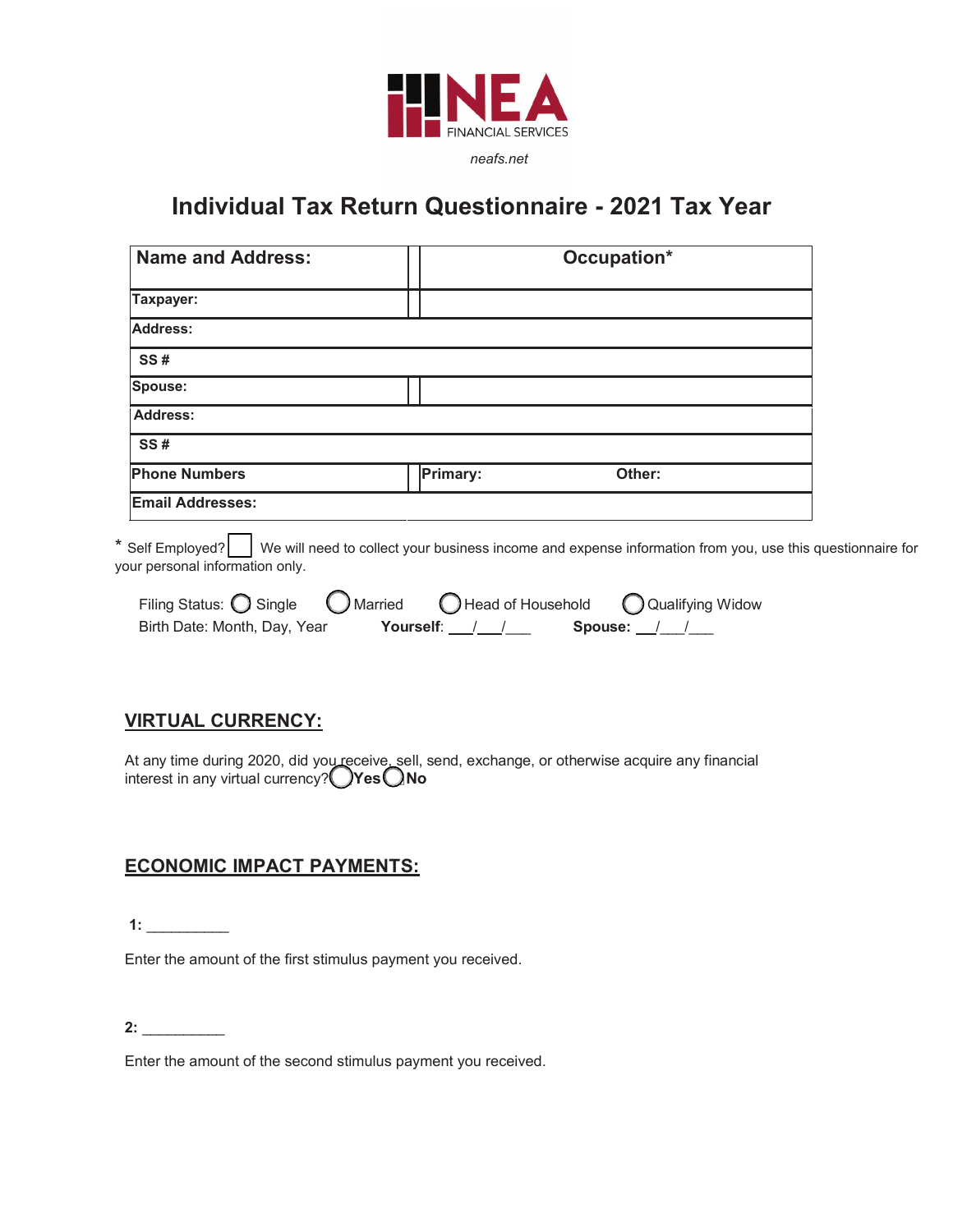

## **DEPENDENTS:**

| Name (First, Initial, Last) | <b>Relation</b> | Date of<br><b>Birth</b> | <b>Social Security Number</b> | <b>Months</b><br><b>Lived in</b><br>Home |
|-----------------------------|-----------------|-------------------------|-------------------------------|------------------------------------------|
|                             |                 |                         |                               |                                          |
|                             |                 |                         |                               |                                          |
|                             |                 |                         |                               |                                          |
|                             |                 |                         |                               |                                          |

## **INCOME:**

**1.** Wages and Salaries (*Include all W2s with the documents you submit*)

| Name of Payer | <b>Gross</b><br><b>Wages</b><br>(Withheld) | Soc. Sec.<br>(withheld) | <b>Medicare</b><br>(withheld) | <b>Federal</b><br><b>Income Tax</b><br>(withheld) | <b>State</b><br><b>Income</b><br>Tax<br>(withheld) |
|---------------|--------------------------------------------|-------------------------|-------------------------------|---------------------------------------------------|----------------------------------------------------|
|               |                                            |                         |                               |                                                   |                                                    |
|               |                                            |                         |                               |                                                   |                                                    |
|               |                                            |                         |                               |                                                   |                                                    |
|               |                                            |                         |                               |                                                   |                                                    |
|               |                                            |                         |                               |                                                   |                                                    |

## **2.** Interest Income (*include all 1099-INT with the documents you submit*)

| Name and Address of Payer | <b>Amount</b> | Name and Address of Payer | <b>Amount</b> |
|---------------------------|---------------|---------------------------|---------------|
|                           |               |                           |               |
|                           |               |                           |               |
|                           |               |                           |               |
|                           |               |                           |               |
|                           |               |                           |               |
|                           |               |                           |               |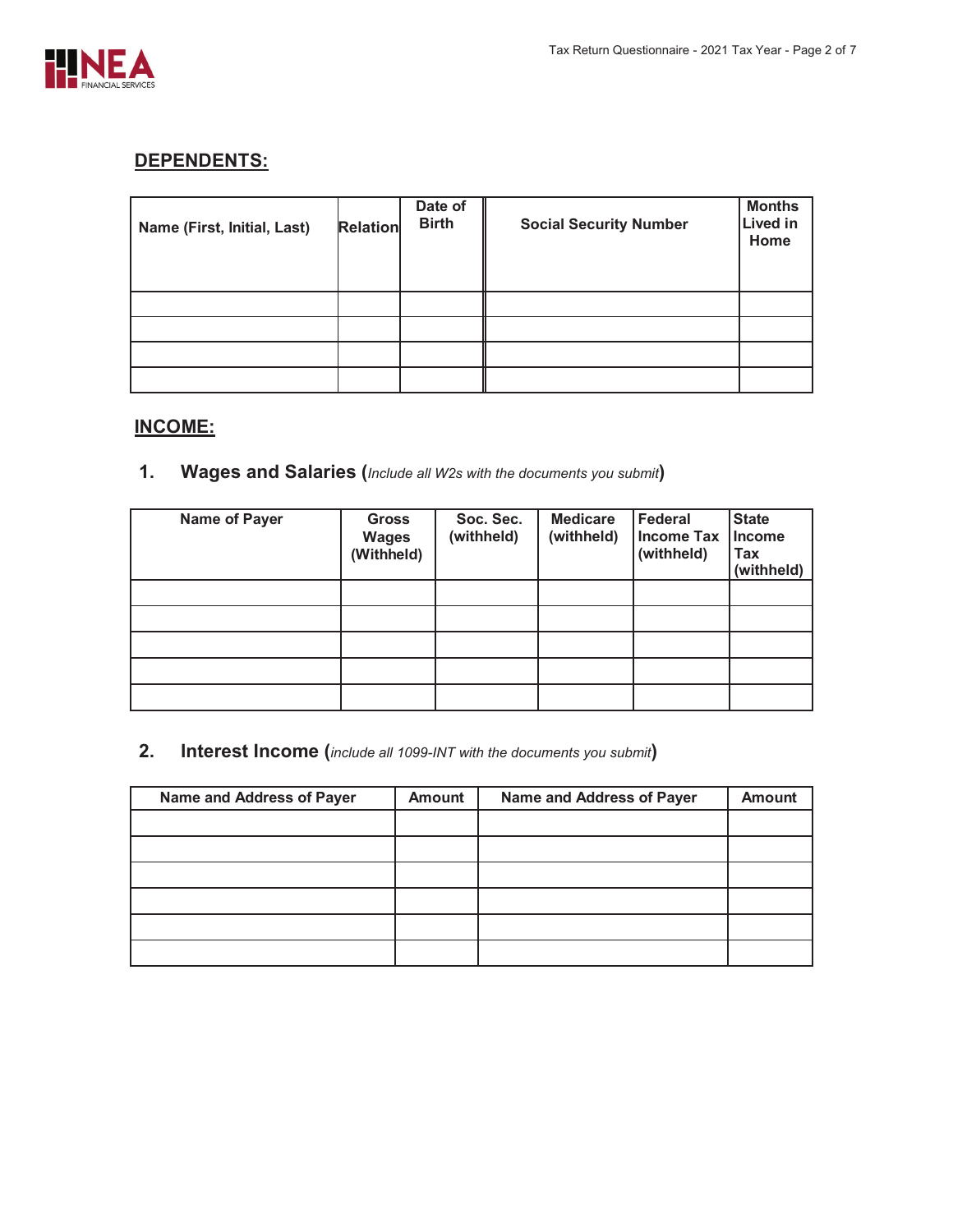

#### **3.** Dividend Income (*include 1099-DIV* with the documents you submit)

| <b>Name of Payor</b> | <b>Amount</b> | <b>Name of Payer</b> | Amount |
|----------------------|---------------|----------------------|--------|
|                      |               |                      |        |
|                      |               |                      |        |
|                      |               |                      |        |
|                      |               |                      |        |
|                      |               |                      |        |
|                      |               |                      |        |

**4.** Capital Gains and Losses (you may include your brokerage 1099 statement rather than listing brokerage  $transactions here$ ):

| Investment | <b>Date</b><br><b>Acquired</b> | <b>Cost or Other</b><br><b>Basis</b> | <b>Date Sold</b> | <b>Net Sale</b><br><b>Proceeds</b> |
|------------|--------------------------------|--------------------------------------|------------------|------------------------------------|
|            |                                |                                      |                  |                                    |
|            |                                |                                      |                  |                                    |
|            |                                |                                      |                  |                                    |
|            |                                |                                      |                  |                                    |
|            |                                |                                      |                  |                                    |
|            |                                |                                      |                  |                                    |

**. Other Gains and Losses:** *(Include details of dispositions of any business/rental/farm assets)*

| Investment | Date<br>Acquired | Cost/Other<br><b>Basis</b> | <b>Date Sold</b> | Sale<br>Proceeds |
|------------|------------------|----------------------------|------------------|------------------|
|            |                  |                            |                  |                  |
|            |                  |                            |                  |                  |
|            |                  |                            |                  |                  |
|            |                  |                            |                  |                  |
|            |                  |                            |                  |                  |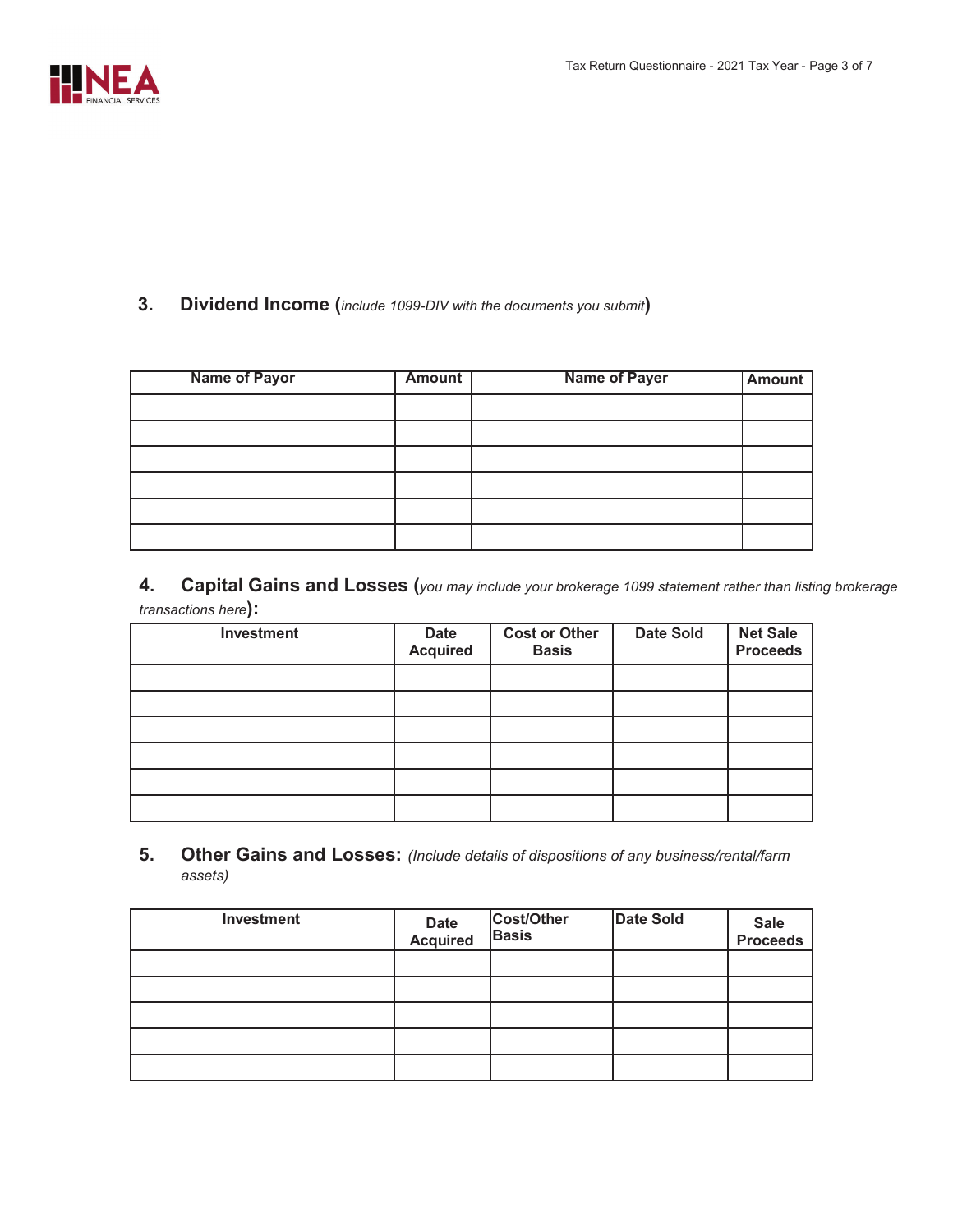

#### **. Pensions, IRA Distributions, Annuities, and Rollovers**

Total Amount Received *6XEPLWDOO5RURWKHUGRFXPHQWV*........................................

### **. Rents/Royalties, Partnerships, S Corporations, Estates, Trusts**

*(Submit K-1's for all Partnerships/S Corporations/Fiduciaries; Submit income and expense details for each rental property)* Name(s) of Partnerships, S Corporations, Estates or Trusts:

**Rental Property address(es)** (Submit list if more than 2):

**. Unemployment Compensation Received** ... ............................... BBBBBBBBBBBBBBBBBBBBBBBBBBBBBBBBBBBBBBBBBBBBBBBBBBBBBBBBBBBBBBBBBBBBBBBBBBBBBBBBBB

BBBBBBBBBBBBBBBBBBBBBBBBBBBBBBBBBBBBBBBBBBBBBBBBBBBBBBBBBBBBBBBBBBBBBBBBBBBBBBBBBB

- 9. Social Security Benefits Received (Include 1099-SSA with your docs)... \_\_\_\_\_\_
- **1. State/Local Tax Refund(s)**............................................................

#### **1. Other Income:**

| <b>Description</b> | <b>Amount</b> |
|--------------------|---------------|
|                    |               |
|                    |               |

#### **CREDITS:**

#### **Child and Dependent Care:**

(1)Number of Qualifying 'HSHQGHQWV..............................................**\_\_\_\_\_\_\_**

 $(2)$  Name, address and amount paid to each provider:

| <b>Name</b> | <b>Address:</b> | <b>Amount Paid</b> |
|-------------|-----------------|--------------------|
|             |                 |                    |
|             |                 |                    |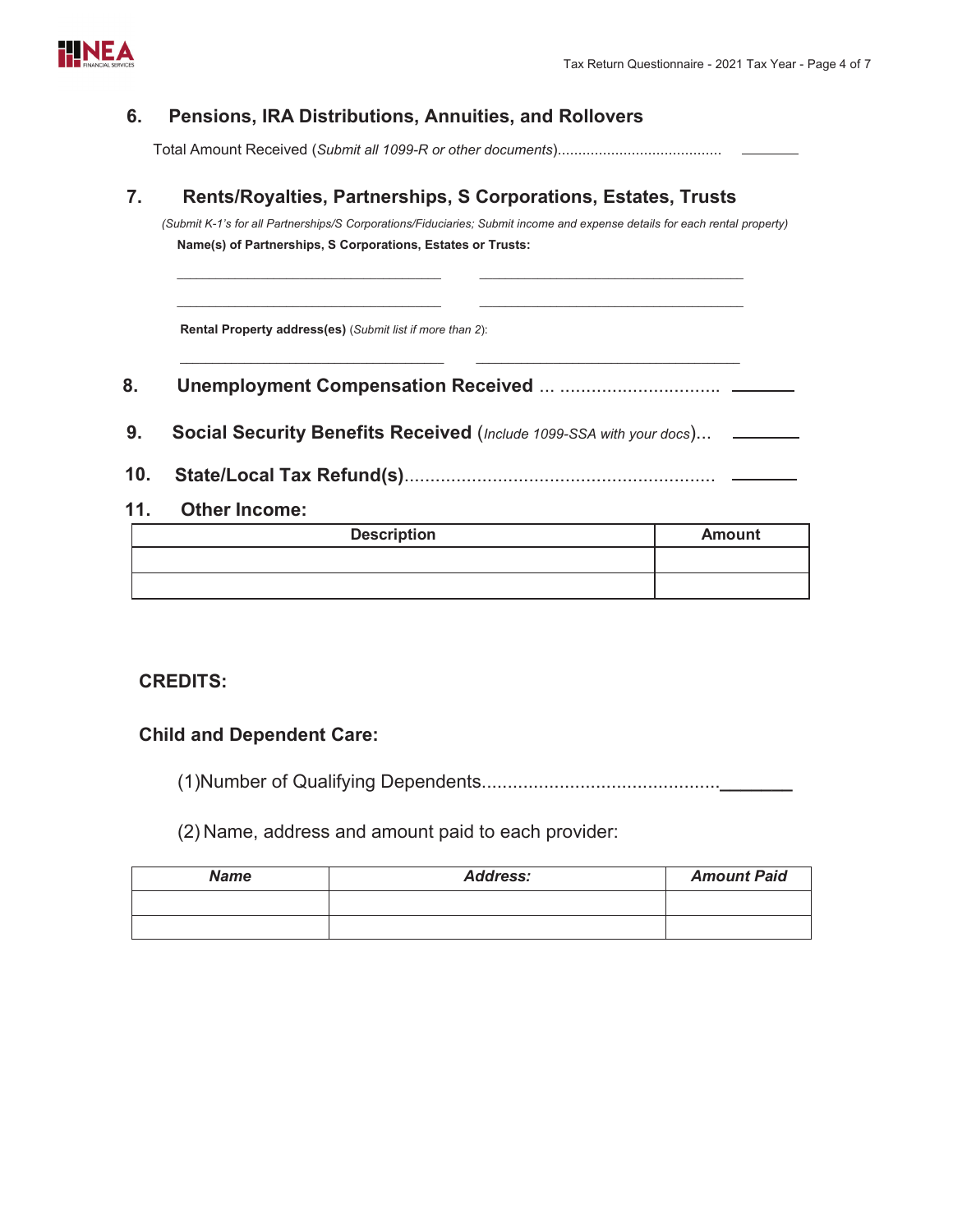

## **Tuition & Fees paid for higher education**

| Federal<br>Date paid                             | <b>Amount</b> | <b>State</b><br>Date paid | <b>Amount</b> |  |
|--------------------------------------------------|---------------|---------------------------|---------------|--|
|                                                  |               |                           |               |  |
|                                                  |               |                           |               |  |
|                                                  |               |                           |               |  |
|                                                  |               |                           |               |  |
| Total Advance Child Credit Payments Received: \$ |               |                           |               |  |

# **202 Estimated Tax Payments**

### **ITEMIZED DEDUCTIONS:**

| <b>Medical and Dental</b> (Totals only; please retain all of your receipts)                                              | Amount |
|--------------------------------------------------------------------------------------------------------------------------|--------|
| 1. Medical and dental insurance premiums                                                                                 |        |
| 2. Long Term Care premiums                                                                                               |        |
| 3. Other medical expenses paid out of pocket - eyewear, hearing aids,<br>medical devices, pharmaceutical expenses,  etc. |        |
| <b>Taxes Paid in 2021</b>                                                                                                |        |
| 1. State and local income taxes not on W2 or 1099                                                                        |        |
| 2. Real estate taxes                                                                                                     |        |
| 3. Personal property taxes                                                                                               |        |
| <b>Interest Paid in 2021</b>                                                                                             |        |
| 1. Home mortgage interest paid to financial institutions                                                                 |        |
| (Include 1098 forms with your docs)                                                                                      |        |
| 2. Student Loan Interest                                                                                                 |        |
|                                                                                                                          |        |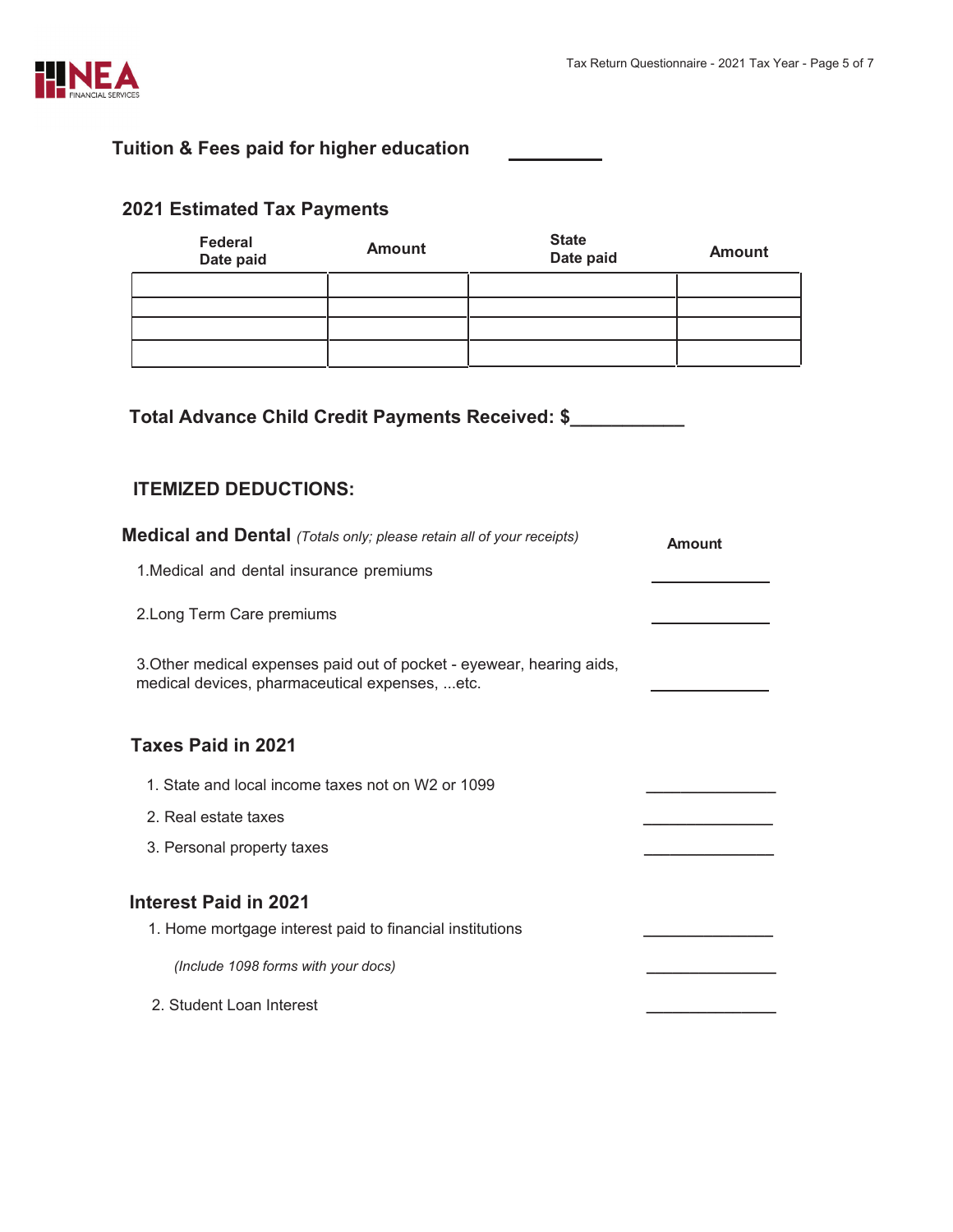

| Charitable Contributions: (Attach list if necessary, retain your receipts) | Amount |
|----------------------------------------------------------------------------|--------|
|                                                                            |        |
|                                                                            |        |
|                                                                            |        |
|                                                                            |        |
|                                                                            |        |
|                                                                            |        |
| Non-cash - Attach details                                                  |        |

**Casualty and Theft Losses:** (Submit Details)...................

#### **Adjustments to Income:**

|                             | <b>Maximize?</b>        | <b>Amount</b> |
|-----------------------------|-------------------------|---------------|
| 1. Your IRA deduction       | JYes (<br>$\bigcirc$ No |               |
| 2. Spouse's IRA deduction   | )Yes<br>)No             |               |
| 3. SEP deduction            | Yes<br><b>JNo</b>       |               |
| 4. Alimony paid - List name |                         |               |
|                             |                         |               |
|                             |                         |               |

#### **Did anyone in your family receive a scholarship of any kind during 202?**

If yes, please supply details *7*. **Yes No** *(This includes athletic scholarships)*

#### **BBBBBBBBBBBBBBBBBBBBBBBBBBBBBBBBBBBBBBBBBBBBBBBBBBBBBBBBBBBBBBB Don't forget - when submitting your documents:**

1. If we have not previously prepared your return - please provide a copy of your 2019 and 2020 tax returns with the other documents you submit.

2. If you would like any possible refunds to be directly deposited into your checking account - please submit to us a copy of a voided check or an account statement that shows your bank routing and account numbers.

3. Please include a clear copy of your driver's license or other valid picture ID - as well as your spouse if filing jointly.

*Thank you!*